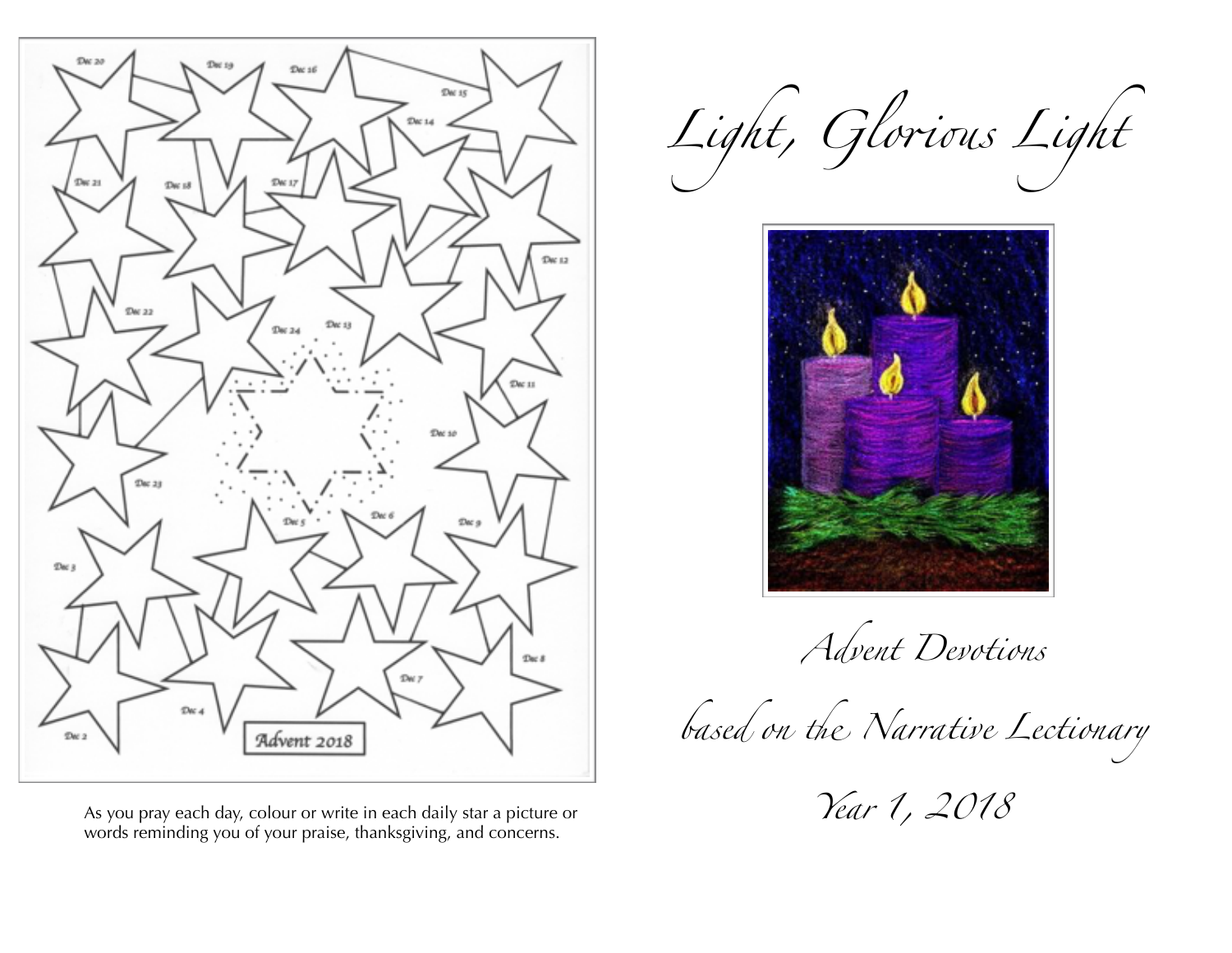*December 24 - Ch*rs*mas Eve*

**Scripture Reading:** Luke 2:1-7 - Jesus is born

**Closing Prayer:** Jesus our Saviour, in the stillness of this night you were born. Mary and Joseph, finding no place to stay, placed you in a manger, in a stable. In humility and poverty, you, the Saviour of the world were born.

 As we celebrate in warmth and safety and in the company of family and friends, may we remember those who are cold and hungry today. May the memory that you came for all remind us to share your love with all, today and always. Amen.

 $December 25 - Christmas$  Day

**Scripture Reading:** Luke 2:8-20 -The shepherds and the angels

**Closing Prayer:** Even as the shepherds set out to see this thing which had come to pass, may we too kneel before you on this day of celebration and praise!

 Joy to the world, the Lord has come! Let earth receive her king. Let every heart prepare him room, and heaven and nature sing. Let our hearts prepare him room, and with heaven and nature, let us sing Joy to the World!

 This is your day. This is the world's day. This is our day. We bless you and praise you, we lay our gifts before you. Accept our gifts and accept our lives in joyful and loving devotion and service to you. Amen.

written by Tori Smit Regional Minister for Faith Formation Synod of Central, Northeastern Ontario and Bermuda www.cnob.org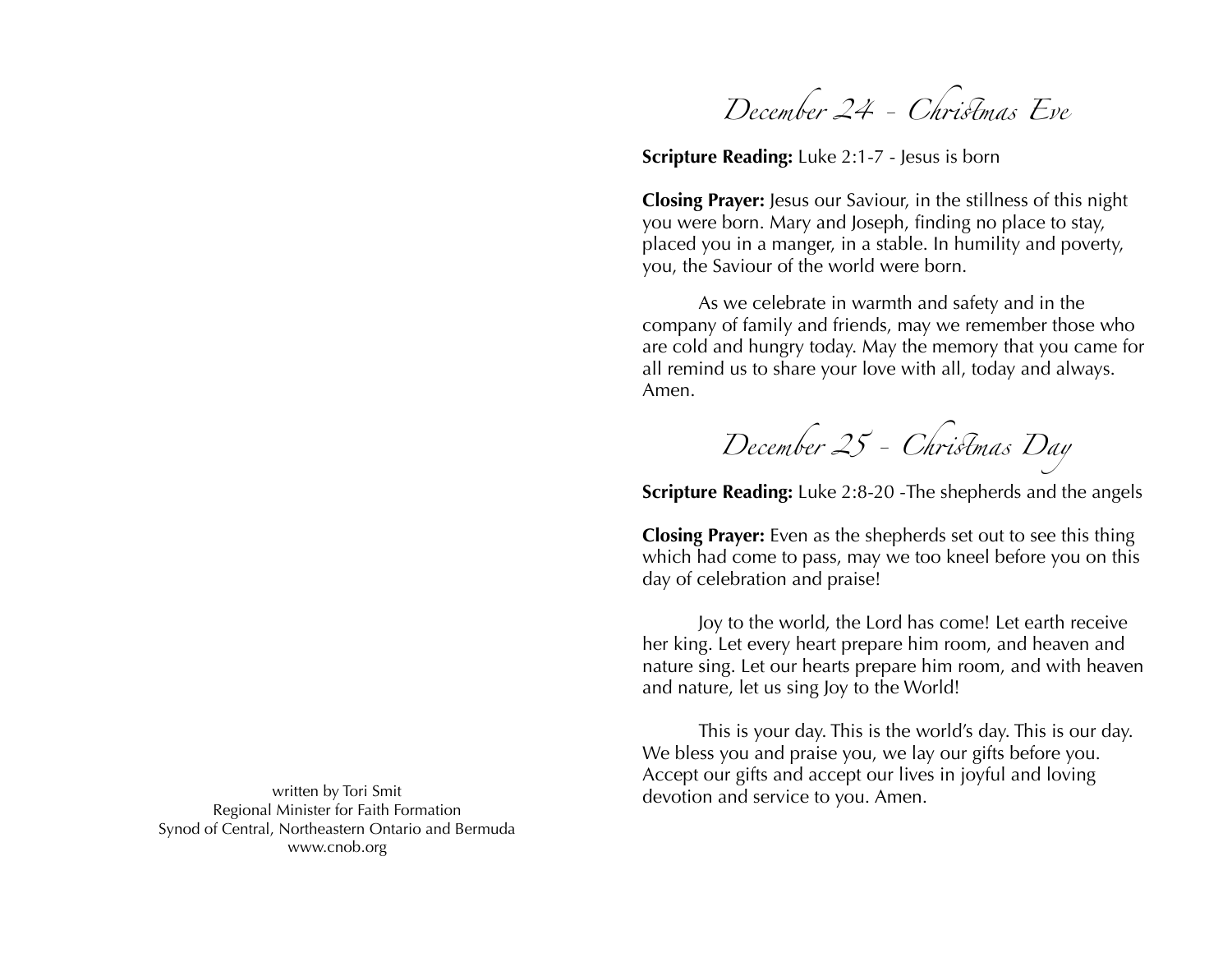*Introduction*

 Advent is the first season of the church year. It is a season of anticipation and expectation. As we prepare for the birth of Jesus at Christmas we read and reflect on those scripture passages that foretell of the coming of God's servant and reveal a plan of compassion, justice and peace in the world.

 Just as "in the beginning" the world was created out of darkness into God's marvellous light, the season of Advent moves us from darkness into ever-brighter light as we progress through themes of Hope, Peace, Joy and Love that lead us to Christ. As we light our Advent candles week by week we are reminded that Jesus comes into our lives as the light of the world.

 With this Advent devotional booklet you will be reading a number of stories from the narrative lectionary. You will begin with the prophet Habakkuk, hearing of his experience of dark times filled with violence, sin and despair. Habakkuk cries out for justice while he also lives into the hope he has in the promises of God. The second week of Advent reveals Esther's story of intervention on behalf of the Jewish people and the resulting peace in her kingdom. The third week of Advent we will look to Zachariah and Elizabeth, Mary and Joseph and their joy as they await the birth of John and Jesus.

 Finally, the light becomes bright as the last days of Advent reveal the story of Jesus' birth and the first visitors to the manger. Jesus, born as the light of the world, God with us, now and forever.

*Advent 4 - Love*

**Opening prayer:** Lord of hope and peace, joy and love, you loved the world so much that you gave your one and only son, that whoever believes in him will not perish but have eternal life. You did not send your son to condemn the world but that the world might have life through him. As you have loved the world, may we love the world also. Amen.

**Scripture Reading:** Matthew 1:18-25 - Emmanuel, God with us

**Closing Prayer:** Lord of love, you entrusted the care of your son to two fragile people in a very troubled time. You placed eternity into human hands. In Bethlehem, to Mary and to Joseph you gave Emmanuel; God with us. You entrust us in exactly the same way. In a troubled and uncertain time, you place eternity in our hands and in our hearts and on our lips; Emmanuel, God with us, and in us, and through us. On this day of love and in this season of promise may we too be worthy of our calling so that all that we do shows your love. Amen.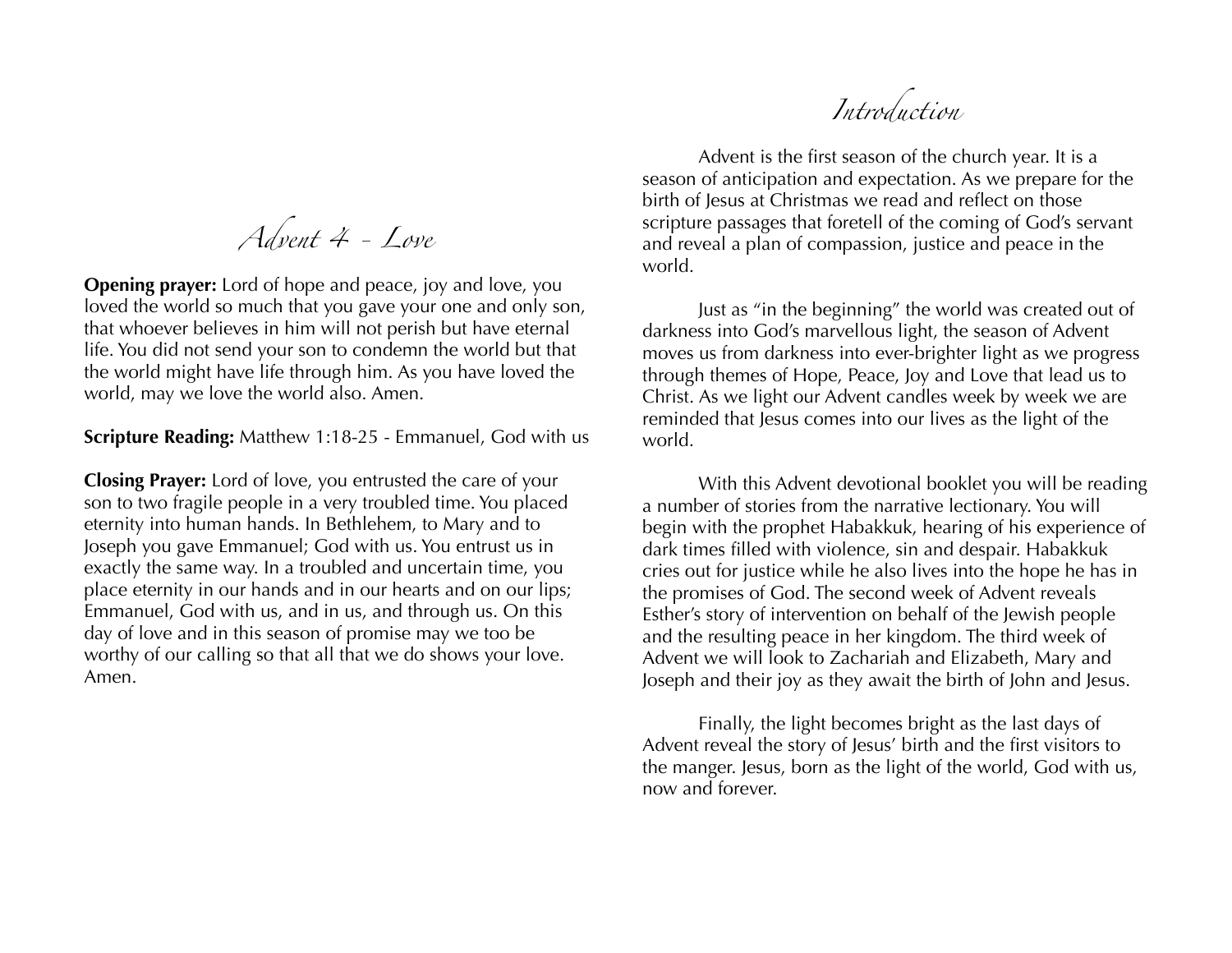*Advent 1 - Hope*

**Opening Prayer:** Our Lord and God, as the people of old waited in hope for the one who would redeem Israel, may our hope for your justice and redemption be living and active in our hearts and in our lives. Amen.

**Daily Scripture Reading:** See facing page

**Closing Prayer:** Gracious and loving Lord, the prophets cried for justice. They declared that in spite of chaos and violence, that you were Lord of all and that your will and order would prevail. We pray that in our world of violence and justice that your order and will would prevail. "Your kingdom come, your will be done, on earth as in heaven."

 We pray for those who are the victims of violence and for those whose lives are turned upside down. May we speak prophetic words of justice and hope. May we act prophetically to give life to our words. Come Lord Jesus. Amen.

*Advent 3 - Sc*r*pture Rea*d*ngs*

 Joy is the thread running through all of this week's scripture readings. Joy in the promises of God revealed through the prophet Isaiah, and joy in the experience of prophesy fulfilled in Jesus; joy in the anticipation of a son for an elderly couple who have desperately wanted a baby to call their own, and joy revealed in the praises of a young woman named Mary that were sung out to her Lord honouring God's favour in her life.

 As we read the texts that lead us toward the manger, reflect on the joy that God brings to each of these people of faith and also to you.

- December 16 Isaiah 42:1-9 God's servant, a light to the nations
- December 17 Matthew 12:15-21 Jesus, God's chosen servant

December 18 - Luke 1:5-20 - The birth of John the Baptist foretold

December 19 - Luke 1:21-25 - Zechariah and Elizabeth wait

December 20 - Luke 1:26-38 - The birth of Jesus foretold

December 21 - Luke 1:39-45, 56 - Mary visits Elizabeth

December 22 - Luke 1:46-55 - Mary's song of praise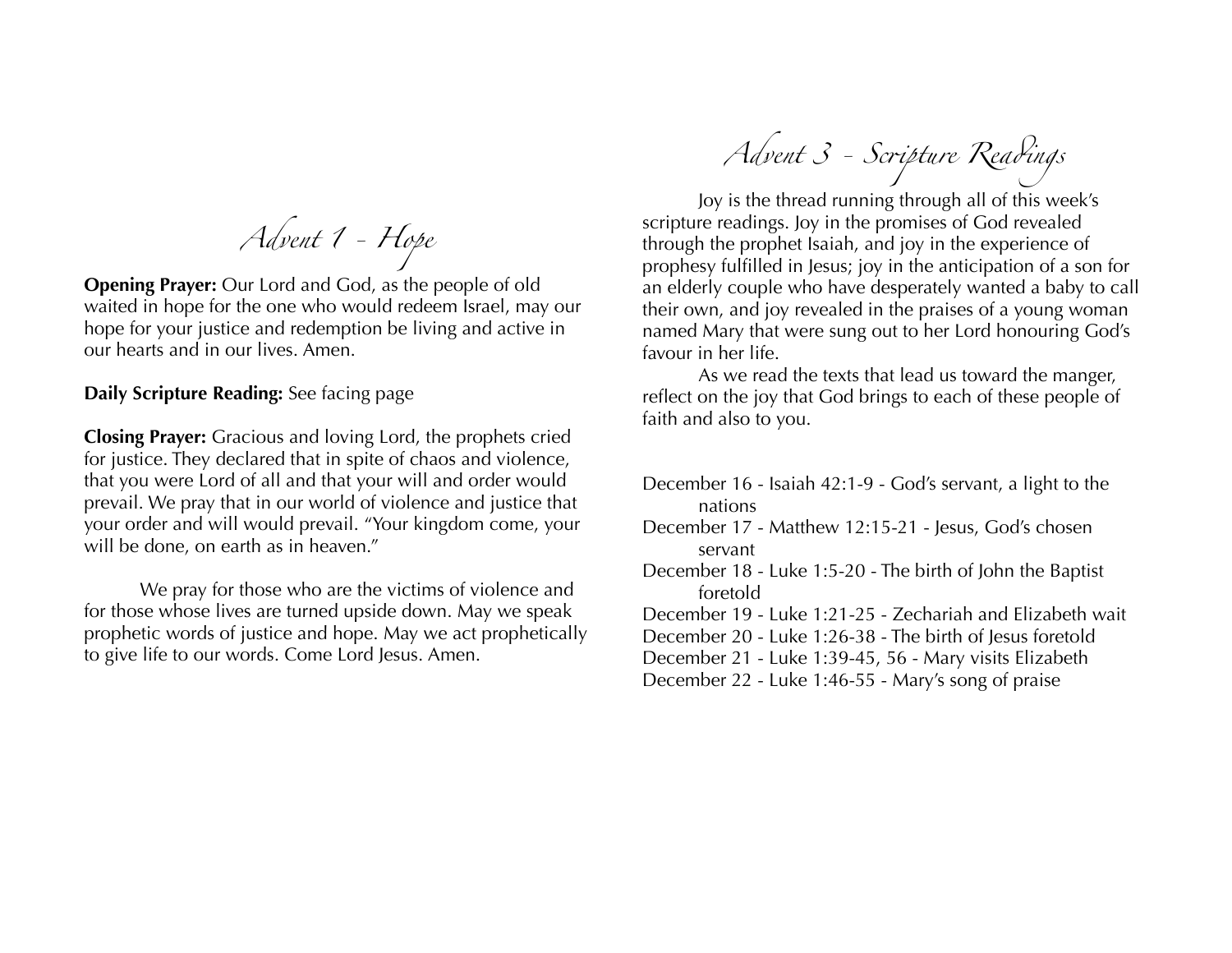*Advent 3 - Joy*

**Opening Prayer:** Lord of hope and peace and joy, in you is life, and that life is the light of all people. The light shines in the darkness, and the darkness does not overcome it. May we turn from the darkness into your marvellous and wonderful light that we might see what you have called us to be. Amen.

## **Daily Scripture Reading:** See facing page

**Closing Prayer:** Lord of joy, you spoke and in love the world was created. By your love the word became flesh and dwelt among us. Mary knew this love first and sang out in joy. In the midst of fear and uncertainty, she sang out in joy. In our world too we know fear and uncertainty; we see turmoil and trouble. May we too sing out in joy; may our souls magnify the Lord and our spirit rejoice in God our Saviour. Amen.

*Advent 1 - Sc*r*pture Rea*d*ngs*

 This week we will read key passages from the Book of Habakkuk.

 As the prophet writes from the southern kingdom of Judah around 609 - 600 BCE, Habakkuk cries for a world filled with human suffering and helplessness and gives witness to an abandoned law and prevailing injustice. Our prophet summarizes his experience as "Violence!" Out of his grief Habakkuk pleads with the Lord for justice for all.

 Knowing the promises of God regarding security, joyful living, and righteousness, Habakkuk also waits and watches for the activity of the Lord in the world. He is resolved that it is not yet the time for God's promises to be fulfilled, but remains confident that they will surely come. Living in a 'not yet' time, Habakkuk commits to living by faith regardless.

 The Book of Habakkuk is a book about faith for faithful people who are living "in the meantime," - in the times between the revelations of God and the fulfillment God's promises. In this Habakkuk demonstrates for us a life of confident hope.

December 2 - Matthew 26:36-38 - Stay awake with me December 3 - Habakkuk 1:1-4 - The prophet laments December 4 - Habakkuk 1:5-11 - God answer is both comforting and confounding December 5 - Habakkuk 1:12-13 - The prophet responds December 6 - Habakkuk 2:1-4 - The prophet does not abandon his faith; he watches and waits for God's time December 7 - Habakkuk 2:6-20 - The prophet calls us to a wide-awake faith December 8 - Habakkuk 3:2,18-19 - Trust and joy in the Lord